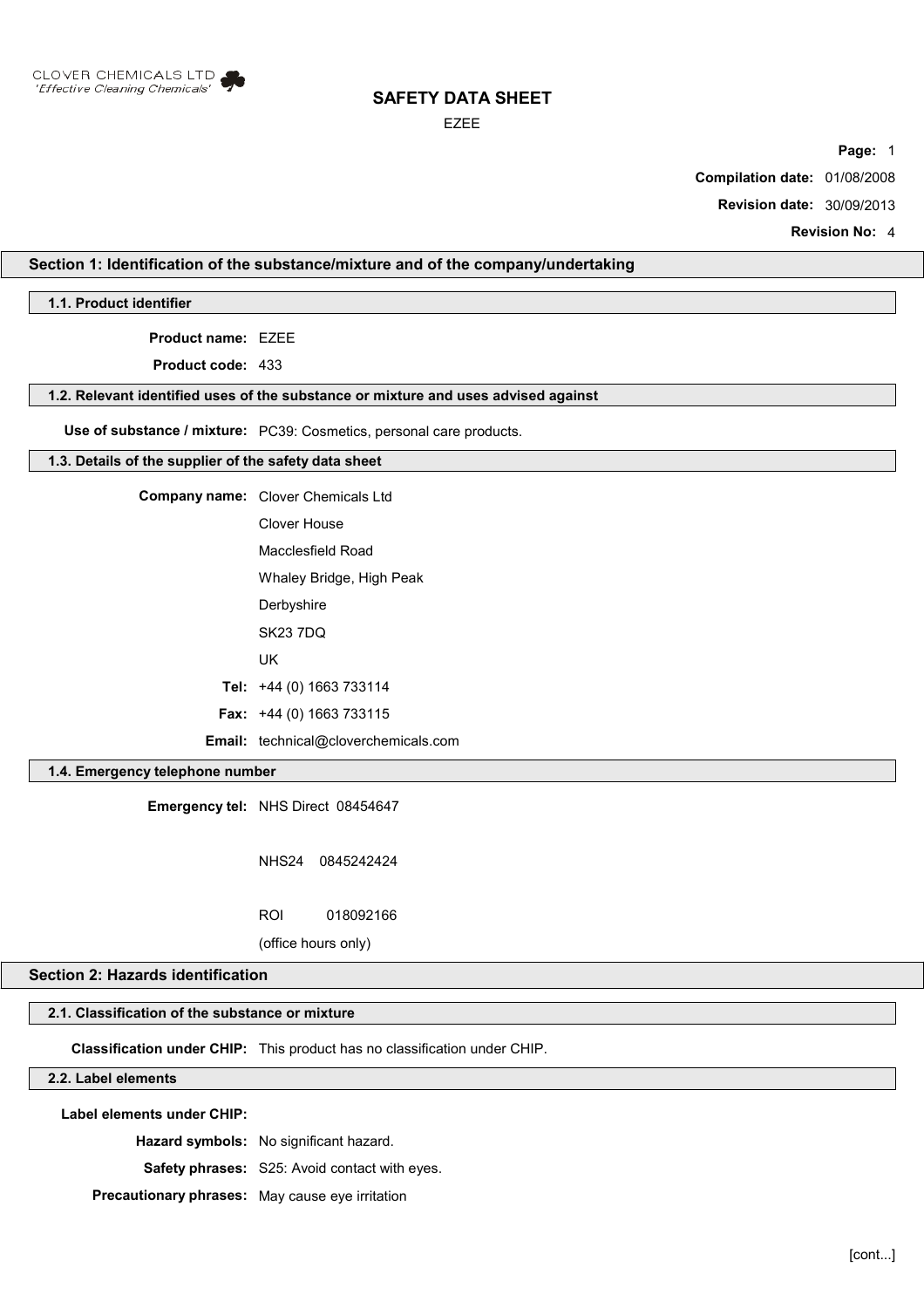EZEE

**Page:** 2

**2.3. Other hazards**

**PBT:** This product is not identified as a PBT substance.

### **Section 3: Composition/information on ingredients**

### **3.2. Mixtures**

**Contains:** Aqua,Isotrideceth-8,PPG-2 Methyl Ether,Dimethyl Glutarate,Dimethyl Succinate,Dimethyl

Adipate,Lauramine Oxide,PVM/MA Decadiene Crosspolymer,Parfum,Sodium

Hydroxide,Methylchloroisothiazolinone,Methylisothiazolinone,CI 42090,Cinnamic

Alcohol,Benzyl Salicy

late

**Section 4: First aid measures**

## **4.1. Description of first aid measures**

**Eye contact:** Bathe the eye with running water for 15 minutes.

**Ingestion:** Do not induce vomiting. Wash out mouth with water. If conscious, give half a litre of water to drink immediately. Transfer to hospital as soon as possible.

# **4.2. Most important symptoms and effects, both acute and delayed**

**Eye contact:** There may be irritation and redness.

**Ingestion:** There may be soreness and redness of the mouth and throat.

**Inhalation:** No symptoms.

### **4.3. Indication of any immediate medical attention and special treatment needed**

**Immediate / special treatment:** Not applicable.

**Section 5: Fire-fighting measures**

**5.1. Extinguishing media**

**Extinguishing media:** Water.

#### **5.2. Special hazards arising from the substance or mixture**

**Exposure hazards:** In combustion emits toxic fumes of carbon dioxide / carbon monoxide.

**5.3. Advice for fire-fighters**

**Advice for fire-fighters:** Wear self-contained breathing apparatus.

### **Section 6: Accidental release measures**

### **6.1. Personal precautions, protective equipment and emergency procedures**

**Personal precautions:** Refer to section 8 of SDS for personal protection details. Turn leaking containers leak-side up

to prevent the escape of liquid.

#### **6.2. Environmental precautions**

**Environmental precautions:** Do not discharge into drains or rivers.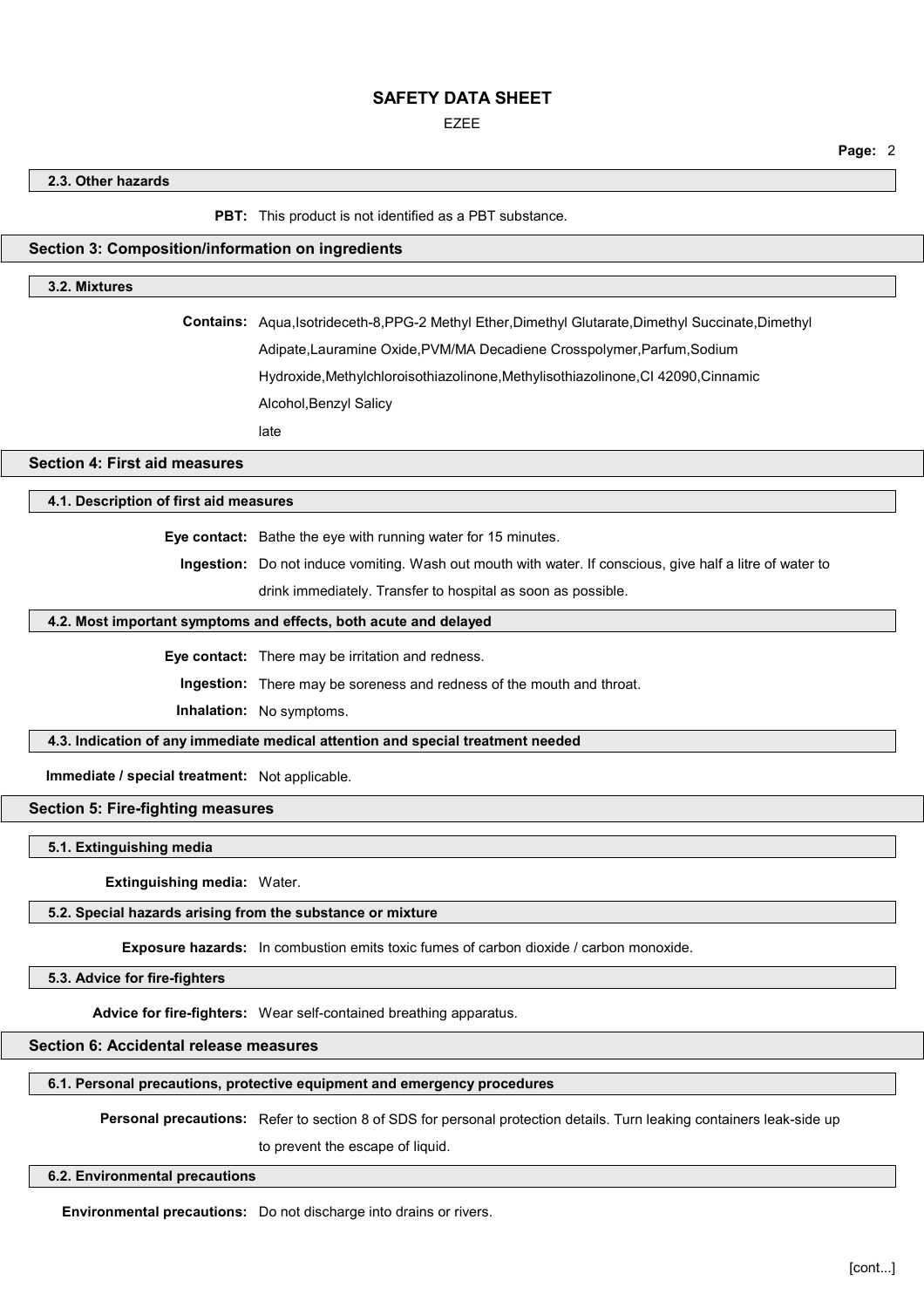#### EZEE

## **6.3. Methods and material for containment and cleaning up**

### **Clean-up procedures:** Transfer to a suitable container.

## **6.4. Reference to other sections**

**Reference to other sections:** Refer to section 8 of SDS.

### **Section 7: Handling and storage**

#### **7.1. Precautions for safe handling**

### **7.2. Conditions for safe storage, including any incompatibilities**

**Storage conditions:** Store in cool, well ventilated area.

**Suitable packaging:** Polyethylene. Stainless steel. Teflon. Glass.

**7.3. Specific end use(s)**

**Specific end use(s):** No data available.

### **Section 8: Exposure controls/personal protection**

**8.1. Control parameters**

**Workplace exposure limits:** No data available.

#### **8.1. DNEL/PNEC Values**

**DNEL / PNEC** No data available.

**8.2. Exposure controls**

# **Section 9: Physical and chemical properties**

## **9.1. Information on basic physical and chemical properties**

| <b>State: Liquid</b>                             |                                                  |                                  |
|--------------------------------------------------|--------------------------------------------------|----------------------------------|
|                                                  | <b>Colour:</b> Pale blue                         |                                  |
|                                                  | <b>Odour:</b> Characteristic odour               |                                  |
| <b>Evaporation rate: Moderate</b>                |                                                  |                                  |
|                                                  | <b>Oxidising:</b> Non-oxidising (by EC criteria) |                                  |
| <b>Solubility in water: Soluble</b>              |                                                  |                                  |
| <b>Viscosity:</b> Viscous                        |                                                  |                                  |
| <b>Boiling point/range°C: 100</b>                | Melting point/range°C: 0                         |                                  |
| Flammability limits %: lower: Not applicable.    |                                                  | <b>upper:</b> Not applicable.    |
| <b>Flash point C:</b> Not applicable.            | Part.coeff. n-octanol/water: Not applicable.     |                                  |
| Autoflammability <sup>°</sup> C: Not applicable. |                                                  | Vapour pressure: Not applicable. |
| <b>Relative density: 0.99</b>                    |                                                  | $pH: 6.5 - 7.5$                  |
|                                                  | <b>VOC g/l:</b> Not applicable.                  |                                  |

**Page:** 3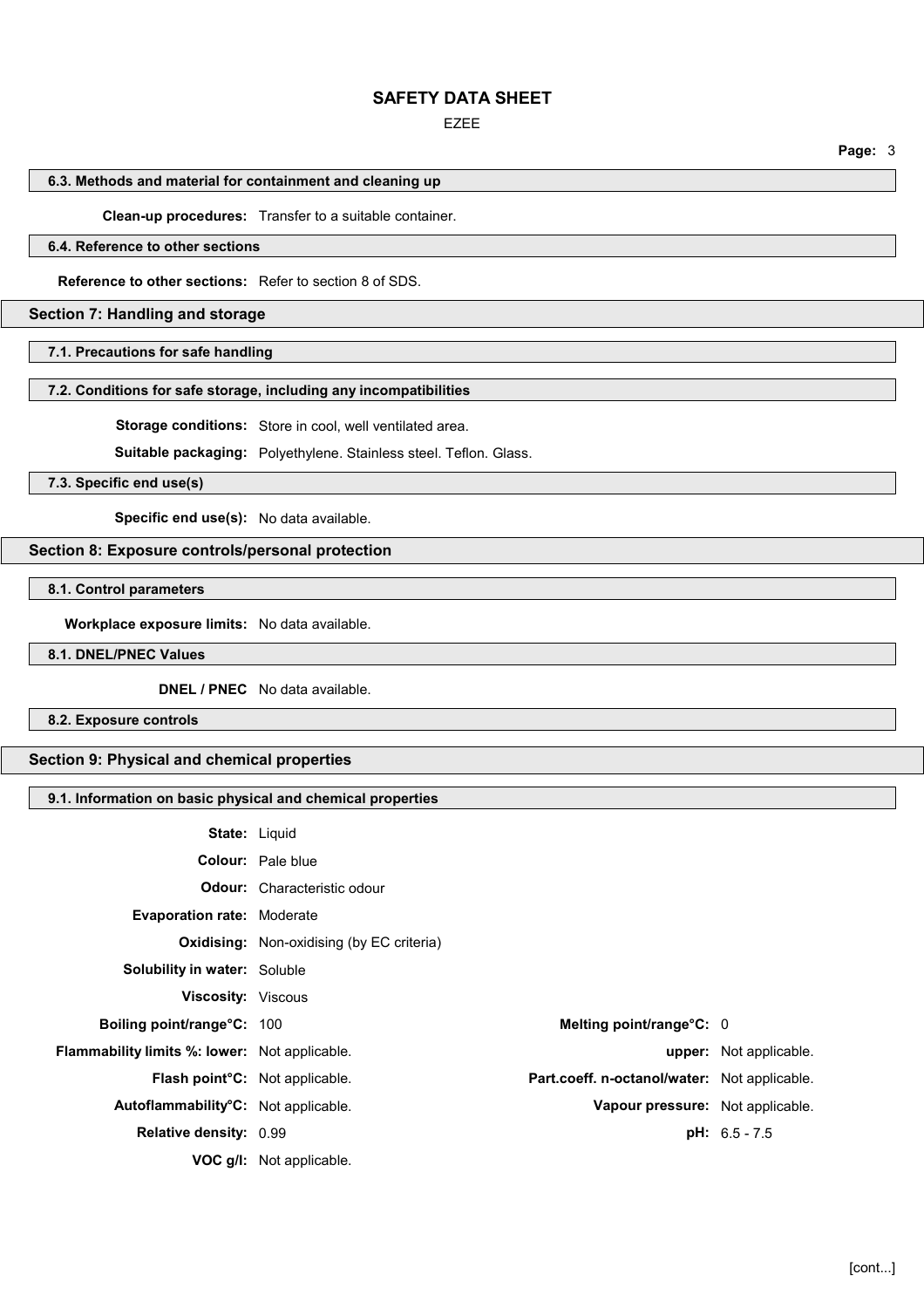EZEE

**Page:** 4

#### **9.2. Other information**

**Other information:** No data available.

### **Section 10: Stability and reactivity**

**10.1. Reactivity**

**Reactivity:** Stable under recommended transport or storage conditions.

**10.2. Chemical stability**

**Chemical stability:** Stable under normal conditions.

**10.3. Possibility of hazardous reactions**

**Hazardous reactions:** Hazardous reactions will not occur under normal transport or storage conditions.

**10.4. Conditions to avoid**

**10.5. Incompatible materials**

**Materials to avoid:** Oxidising agents.

**10.6. Hazardous decomposition products**

Haz. decomp. products: In combustion emits toxic fumes of carbon dioxide / carbon monoxide.

#### **Section 11: Toxicological information**

#### **11.1. Information on toxicological effects**

**Toxicity values:** No data available.

**Symptoms / routes of exposure**

**Eye contact:** There may be irritation and redness.

**Ingestion:** There may be soreness and redness of the mouth and throat.

**Inhalation:** No symptoms.

### **Section 12: Ecological information**

**12.1. Toxicity**

**Ecotoxicity values:** No data available.

**12.2. Persistence and degradability**

**Persistence and degradability:** Biodegradable. The surfactants contained in this preperation comply with the biodegradability

criteria as laid down in regulation (EC) No.648/2004 on detergents.

**12.3. Bioaccumulative potential**

**Bioaccumulative potential:** No bioaccumulation potential.

**12.4. Mobility in soil**

**Mobility:** Soluble in water.